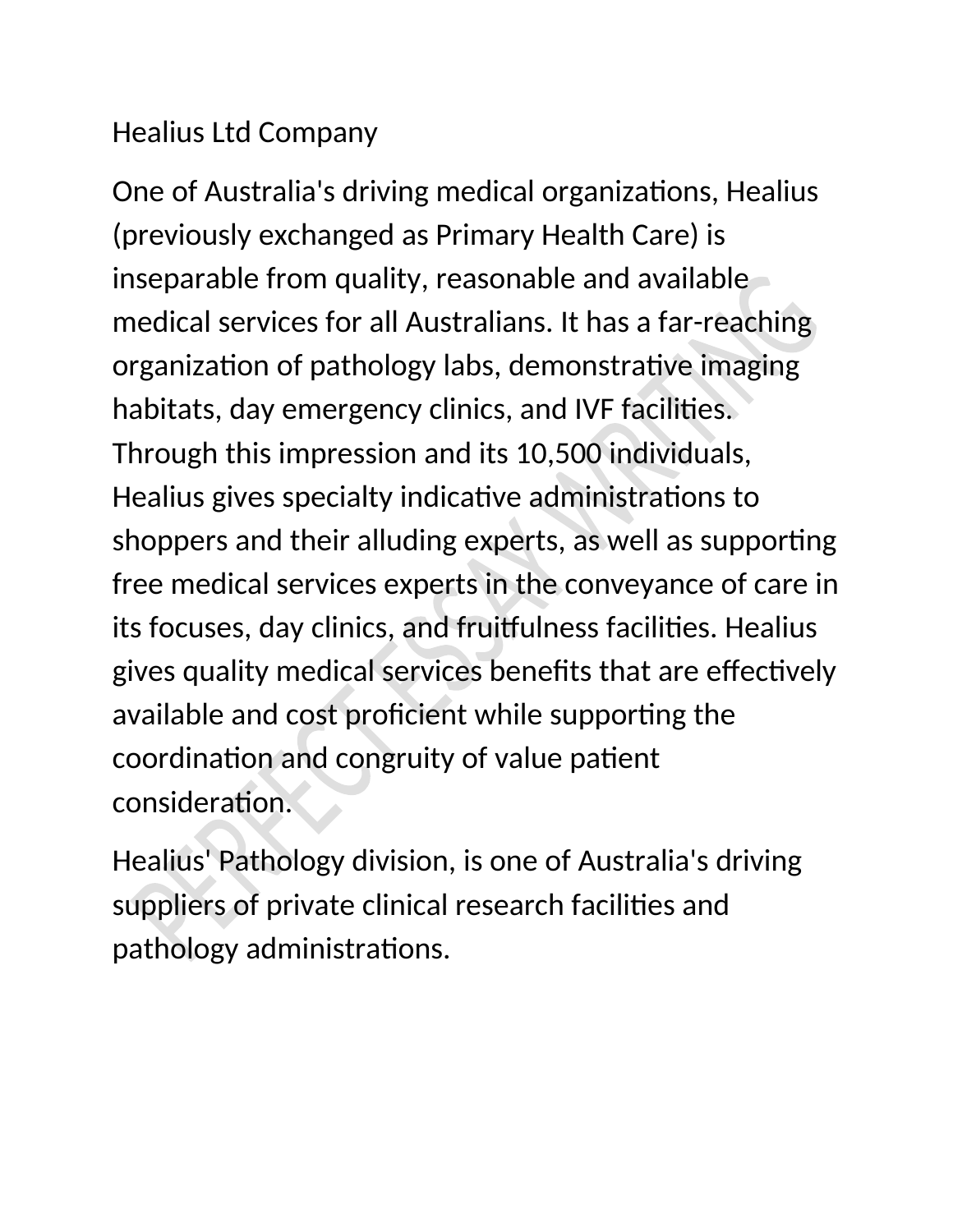Their day emergency clinics additionally perform other surgeries that require short or nearby sedation. Be that as it may, before any medical procedure is booked, patients should talk with a Specialist certified in the day medical procedure unit.

Expenses charged for this methodology might be covered by confidential wellbeing assets and Medicare.

Montserrat Day Hospitals

Healius now provides services in Dermatology, ENT, General Surgery, Gynecology, IVF, Orthopedics, Ophthalmology, Oral and Maxillofacial Surgery, Pain Management, Plastic Surgery, and Urology under the Montserrat Day Hospitals brand. In Western Australia and Queensland, autonomous Hematology and Oncology Clinics have been established as a result of advancements in administrations.

Healius, through Healius Pathology and its brands, is one of Australia's biggest pathology specialist co-ops.

At Lumus Imaging, we are enthusiastic about focusing on your wellbeing and prosperity at each phase of life.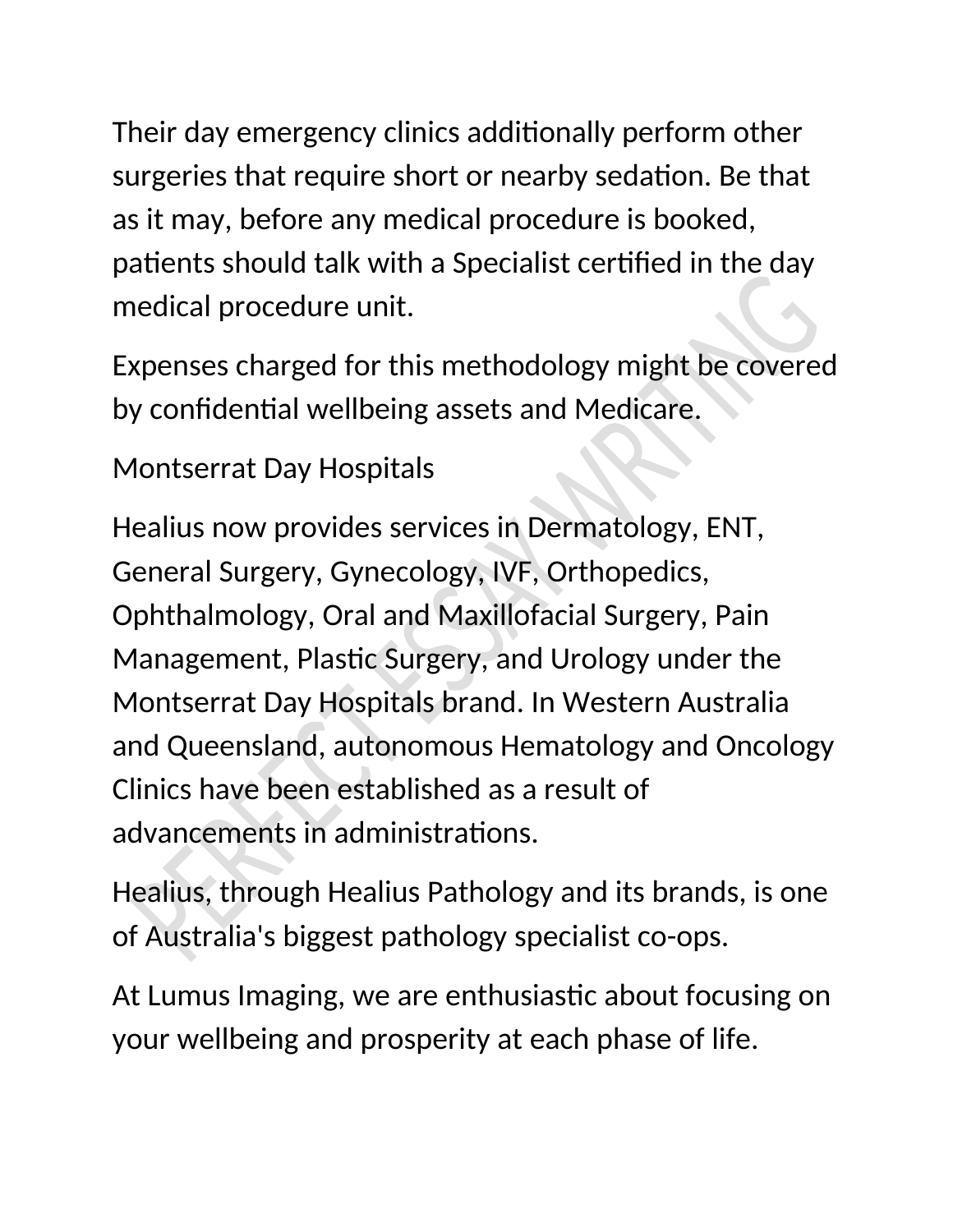Previously known as Healthcare Imaging Services, Lumus Imaging saddles the entirety of the information and aptitude we have acquired throughout recent years and joins it with the sympathy and care of our kin.

At Lumus Imaging, they are focused on reasonable, available, and opportune demonstrative administrations to the networks of Australia. Also, they do that by living our qualities consistently:

Absolute Accountability - They are responsible for their activities and how they cause individuals to feel.

The Right Answers - Their aggregate insight and drive for greatness persuade them to look for and give reality.

Look for New Possibilities - Their interest and obligation to further developed well-being and prosperity push them forward.

Healius' corporate administration structure, structures, and practises are depicted in the Corporate Governance Statement. The Board has approved this statement, which is current as of September 14, 2021.

As a component of a continuous obligation to security holders, Healius' Board of Directors is devoted to making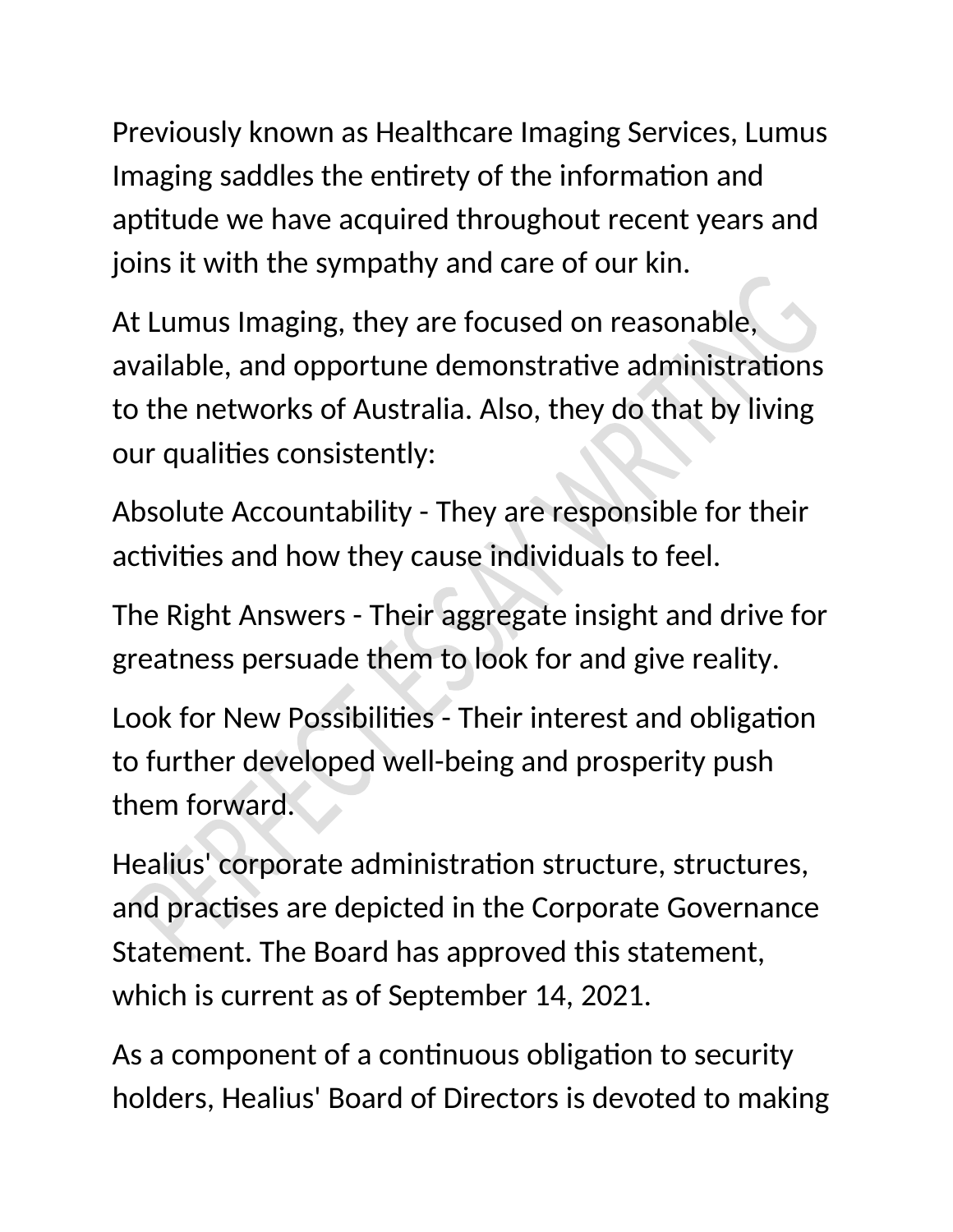and keeping up with high norms of corporate administration. This is a critical part of reliably conveying security holder esteem. Accordingly, Healius' Board works inside a responsible framework that incorporates corporate administration strategies and practices and chance administration processes. These are intended to advance and reinforce Healius' capable administration and corporate lead.

Healius' Board Charter frames their Board and the executives' jobs and obligations.

The Board is liable for the accompanying:

• Addressing and serving the interests of safety holders by regulating and evaluating Healius' procedures, approaches also, execution,

• Managing the monetary and HR frameworks that meet Healius' business targets and looking into the board's exhibition,

• Safeguarding and advancing Healius' presentation and building reasonable incentives for security holders,

• Checking and surveying the adequacy of Healius' word related wellbeing, security and climate rehearses, and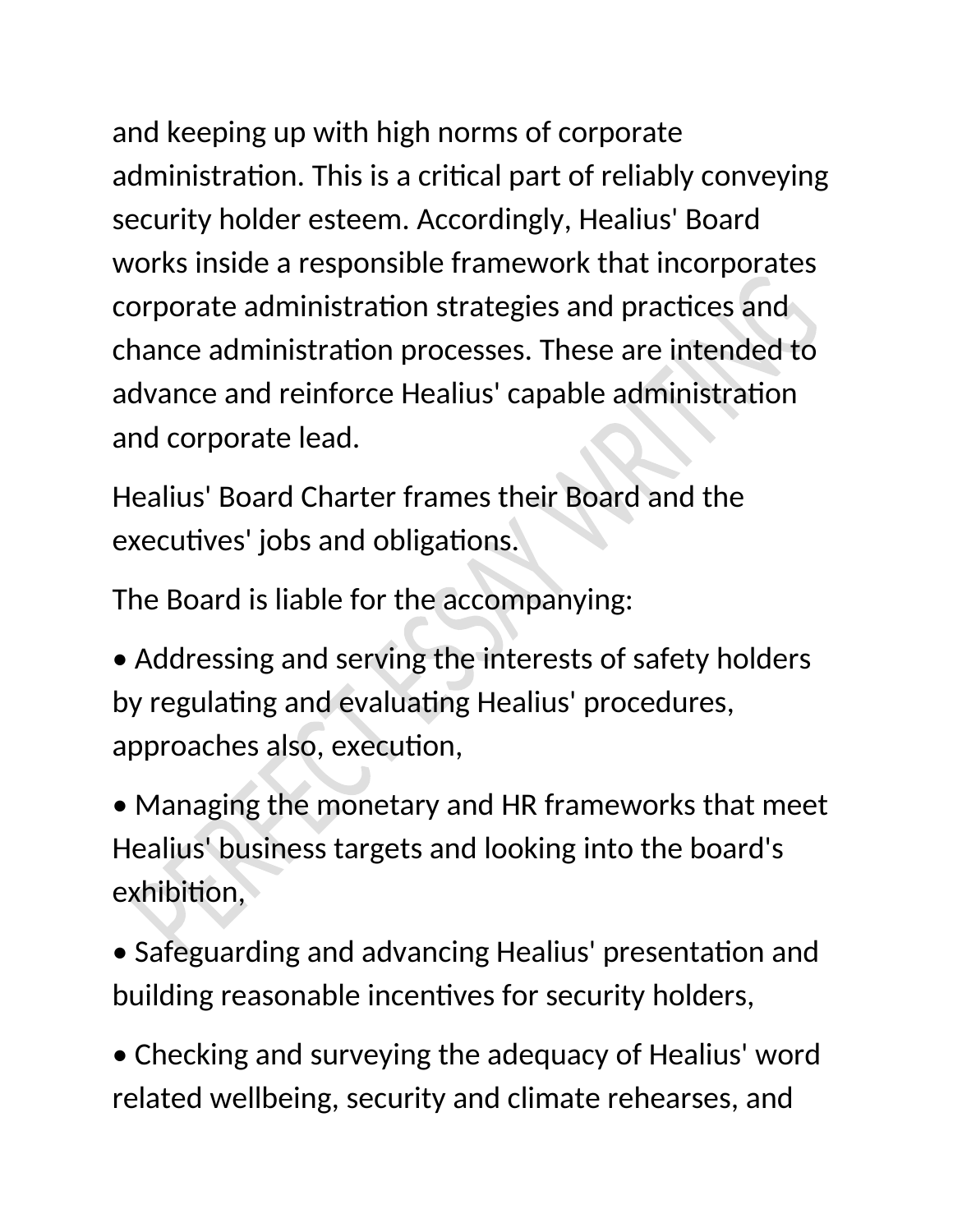• Assuring that security holders are informed about any significant developments affecting Healius' presentation and status.

The Board may from time to time establish Board Committees with specific authority to operate under Healius' Constitution and Board Charter. The Charter specifies the capabilities of each Board Committee.

The Board may assign any of its authorities or seek subjective or quantitative data from the board and outside specialists in order to fulfil its responsibilities and capacities. This appointment could be for a Board Committee, a Director, a worker, or someone else entirely. Nonetheless, the Board understands that under the Corporations Act 2001 (Cth), it has a high level of responsibility in terms of procedure and control when exercising such powers (Corporations Act).

Healius' Mission:

They share a mission to look for and support lifeupgrading medical services, conveyed by individuals who care.

Healius' Values: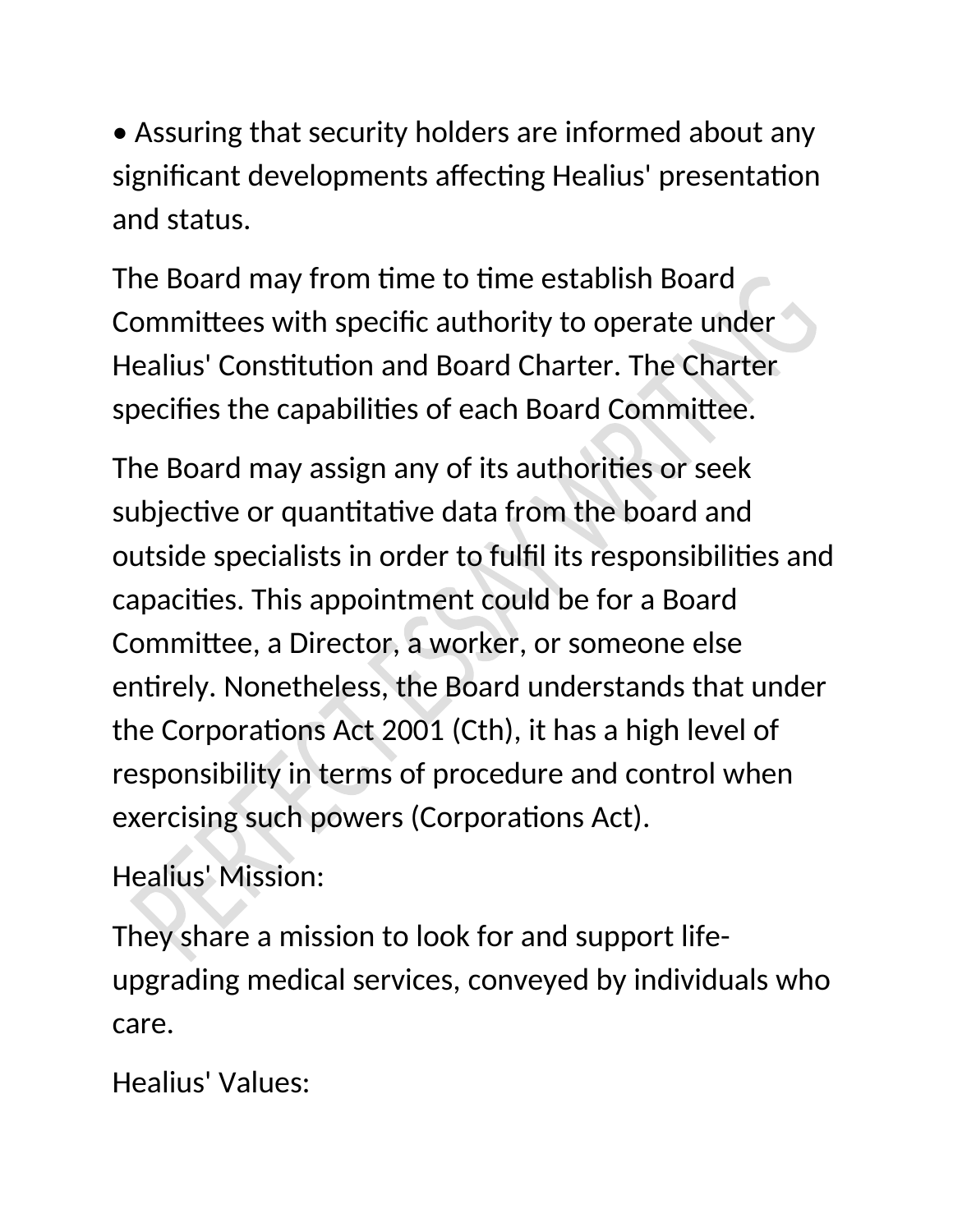## They CARE

Work it together: They accept while they draw out the best in one another, there is no restriction to what they can do.

- Paying attention to other people and talking up to sharing their thoughts.
- Helping each other at whatever point they can.
- Working with various individuals and groups to accomplish their common objectives.
- Establishing and keeping a deferential climate for everybody.
- Searching for potential chances to work with others to tackle issues.
- Constructing and keeping up with powerful and proficient connections.

Sympathy for everybody: They accept that they construct better connections when they find an opportunity to comprehend furthermore, care about one another.

• Getting clarification on pressing issues and effectively tuning in.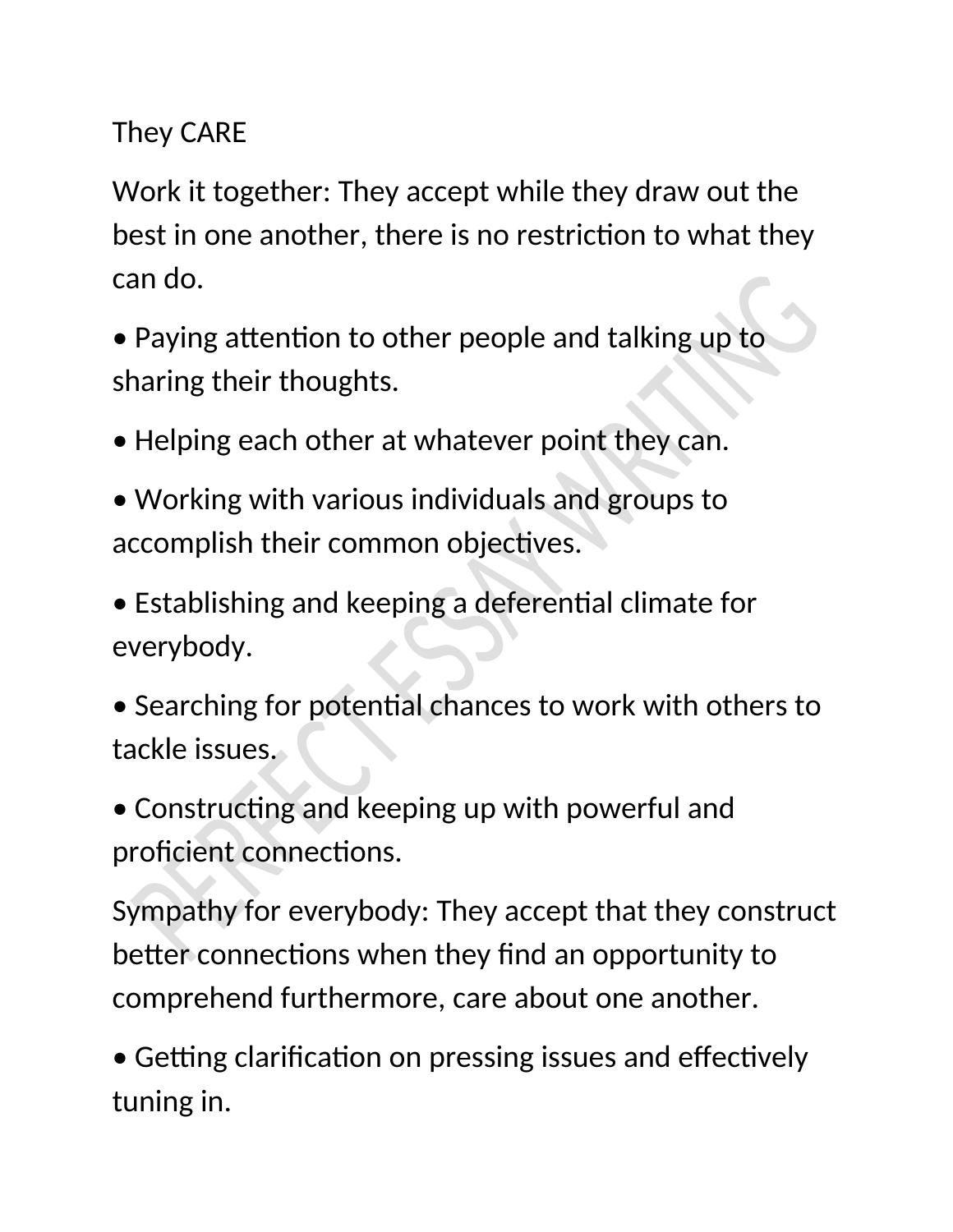Focused on greatness: They put stock in making progress toward greatness and quality in all that they do, from major objectives to the littlest communications.

- Faithfully keeping their word.
- Speaking with influence.
- Truly thinking often about doing all that can be expected.

Genuinely trustworthy act: They trust that when they are fair and legit, they gain the trust of their associates also, patients.

- Considering themselves responsible for their activities.
- Job demonstrating positive, values-based ways of behaving and proficient principles.

Perceive their kin: They accept that the work their kin do consistently merits acknowledgment furthermore, festivity.

• Expressly recognizing positive ways of behaving and results.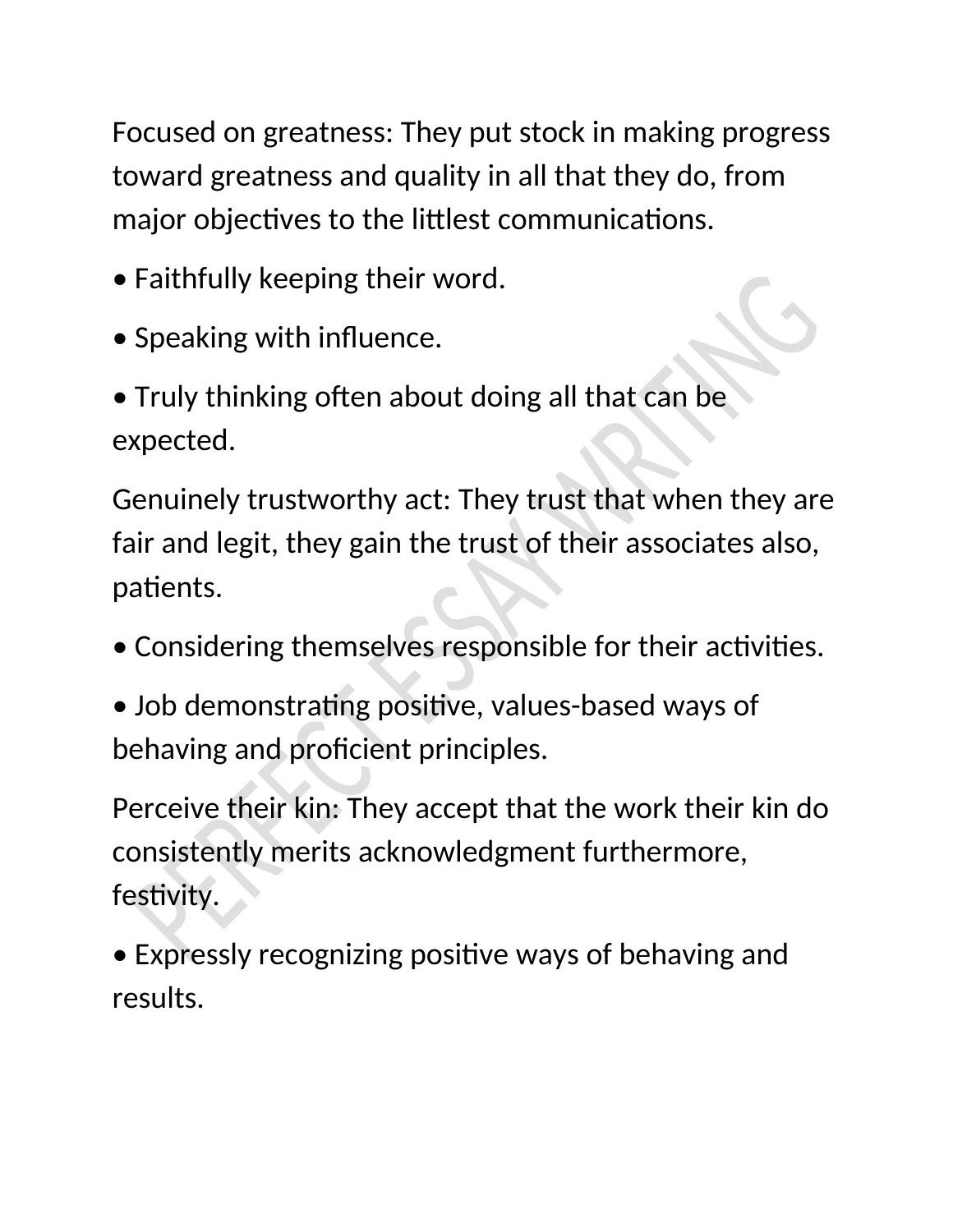Embrace advancement: They accept that all that they truly do can profit according to a new viewpoint, also, that extraordinary thoughts can emerge from anybody.

- Carving out the opportunity to envision a superior approach to getting things done.
- Seeking clarification on some pressing issues and testing how things work.
- Suspending judgment of others' thoughts and ideas.

The Internal Audit team's mission is to examine and improve internal control processes within the Healius Group.

The organisation appeared to be focused on a number of specific projects. (In FY 2020, Healius' Internal Audit group's construction was improved such that the Internal Audit Manager, rather than outside advisers, completes the work.)

The Audit Committee or the Risk Management Committee were used to account for all progress to the Board. The internal review process continues to evolve into a balance of consistency and business audits.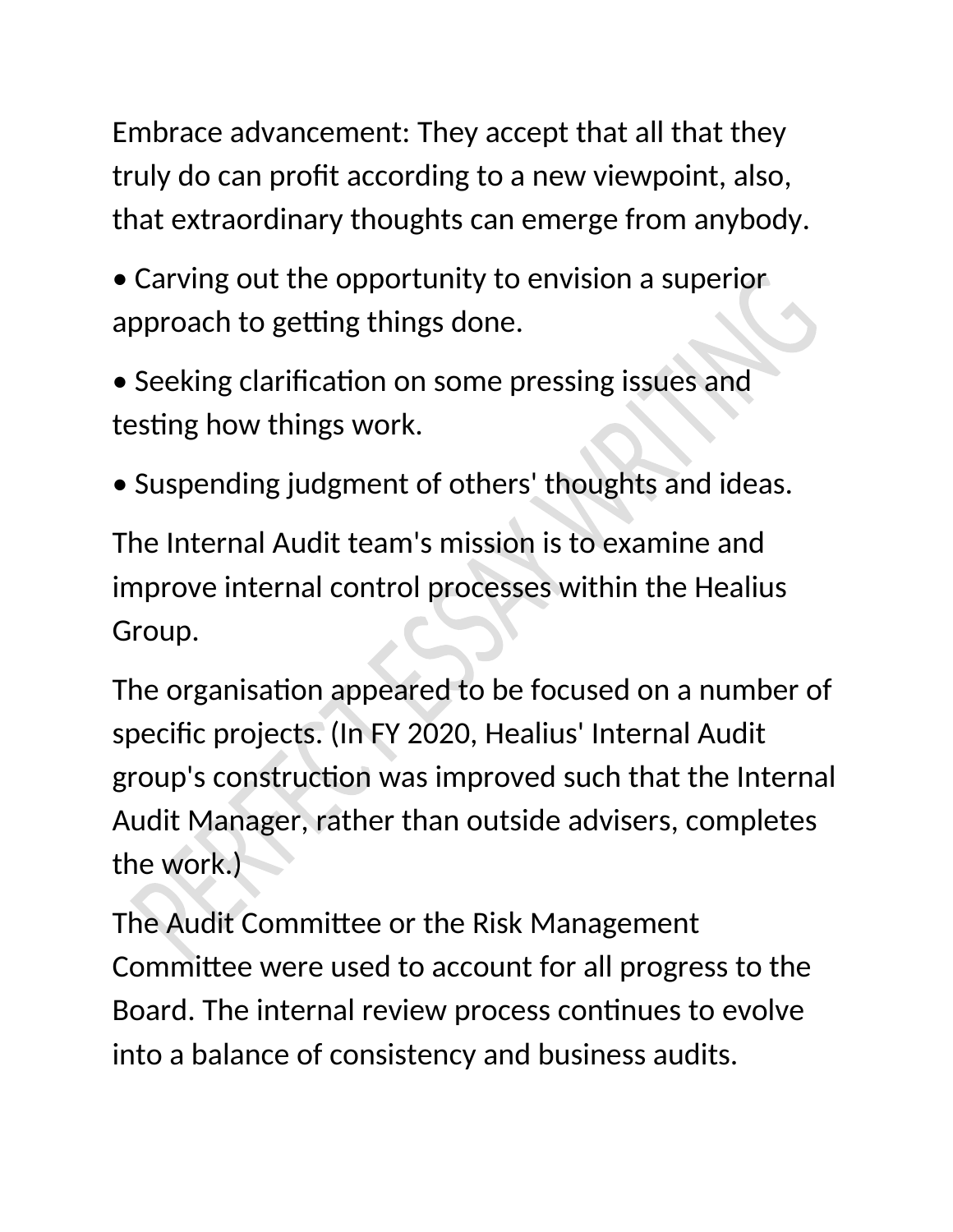Healius has no material openness to monetary, ecological, or social manageability risk under the ASXCGC Proposals. The Risk Management Committee keeps on thinking about conventional assessment of the degree to which Healius is presented to environmental change risk and the expected creation of exposures suggested by the Financial Stability Board's Task Force on Climate-related Financial Disclosures.

The SWOT Analysis of the Healius Ltd Company

The Strengths

Reliable providers - It has areas of strength for reliable unrefined substance sources, allowing the company to overcome inventory network constraints.

Solid seller neighbourhood - It has created a culture among merchants and vendors where sellers promote the organization's wares and invest resources in training the outreach group to explain to clients how they may get the most out of the items.

Primary Health Care Limited has gathered the ability to join new business sectors and make progress in them chevalier cheval chevalier chevalier chevalier chevalier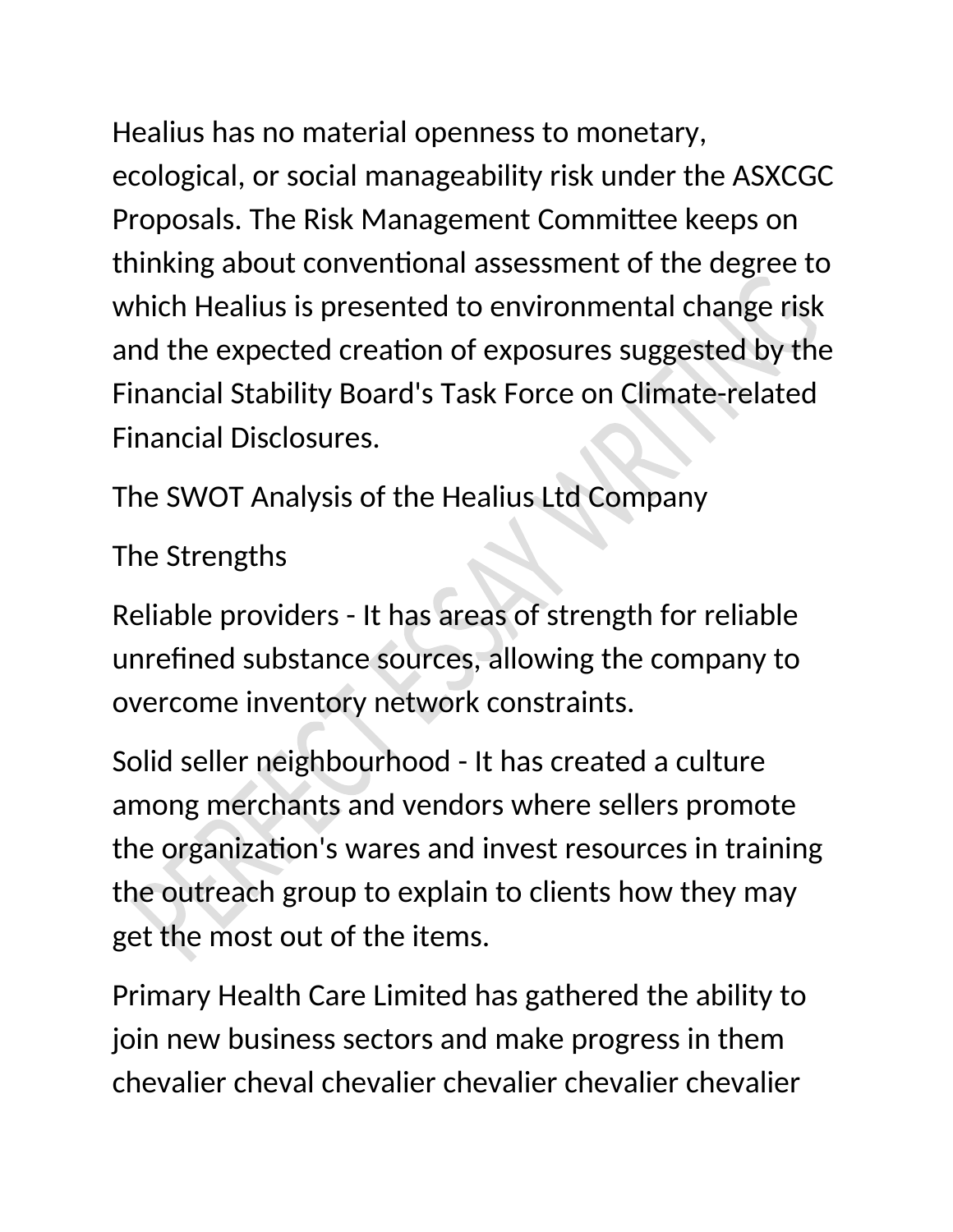chevalier chevalier chevalier chevalier chevalier chevalier chevalier chevalier cheval The extension has aided the organisation in establishing a new revenue stream and broadening the monetary cycle risk in the industries in which it operates.

Great Returns on Capital Expenditure - Primary Health Care Limited is often successful in launching new ventures and generating significant profits from capital expenditure by establishing new revenue streams.

The organisation has prepared to achieve an enhanced level of consumer loyalty among current clients and high brand value among expected clients thanks to its dedicated client relationship with the executive's office.

Solid Free Cash Flow - One of Primary Health Care Limited's strengths is that it generates revenues that allow the company to invest in new ventures.

Primary Health Care Limited has invested resources in developing areas of strength for a portfolio throughout the years. Primary Health Care Limited's SWOT analysis clearly confirms this reality. This brand portfolio may be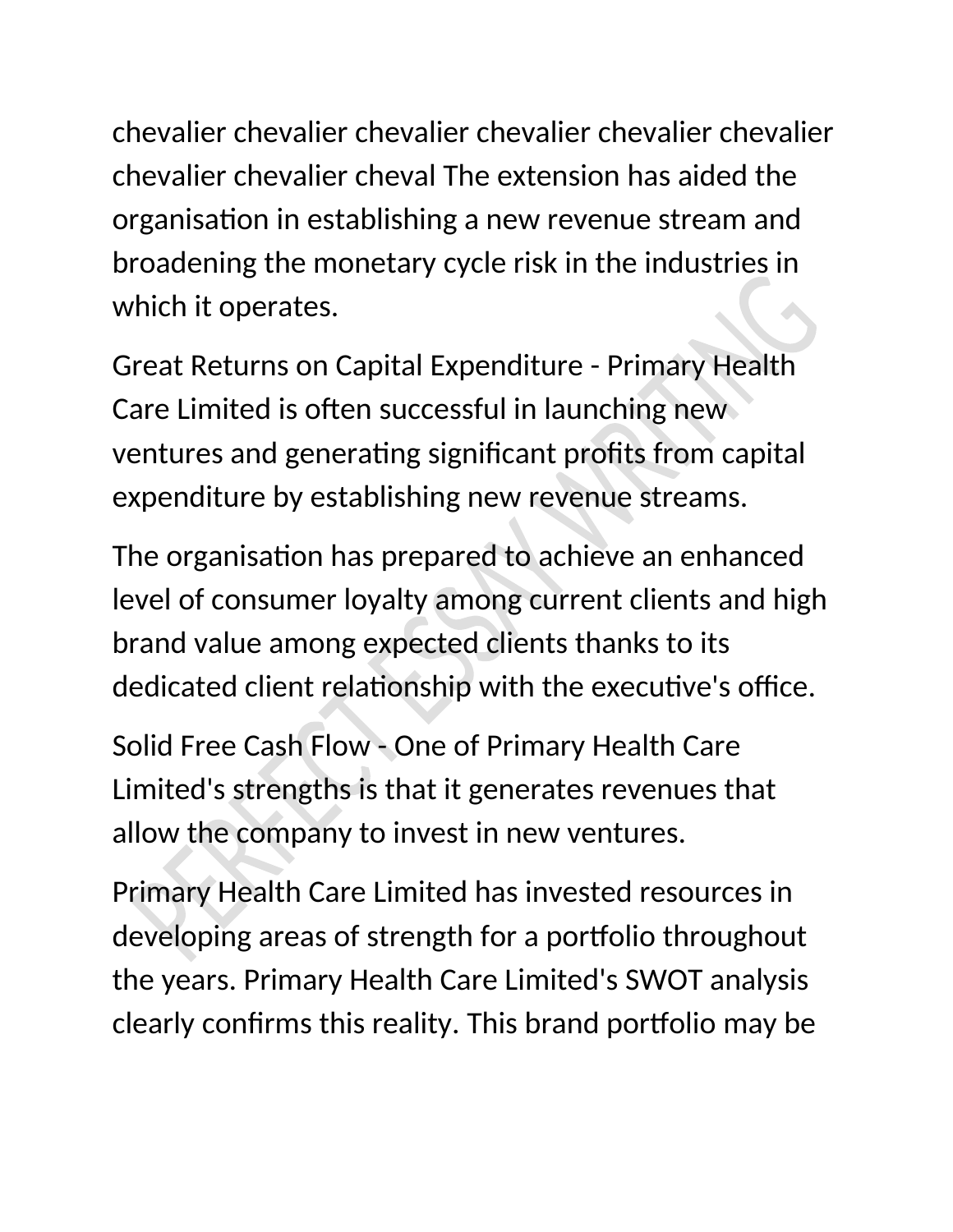extremely useful when branching out into new product categories.

Effective preparation and learning programmes result in a profoundly gifted labour force. Essential Health Care Limited places a high priority on employee training and development, resulting in a workforce that is not only highly skilled but also motivated to achieve more.

The Weaknesses:

The areas that Primary Health Care Limited may improve are the shortcomings. The method is associated with choosing and shortcoming are areas where an organisation can use SWOT analysis to expand on its advantage and key positioning.

Primary Health Care Limited's benefit proportion and Net Contribution percent are below the industry average.

The fastest growing firms in the industry have a keen interest in research and development. Despite spending more than the industry average on research and development, Primary Health Care Limited has not been able to compete with the industry's major companies in terms of innovation. It appeared to be a seasoned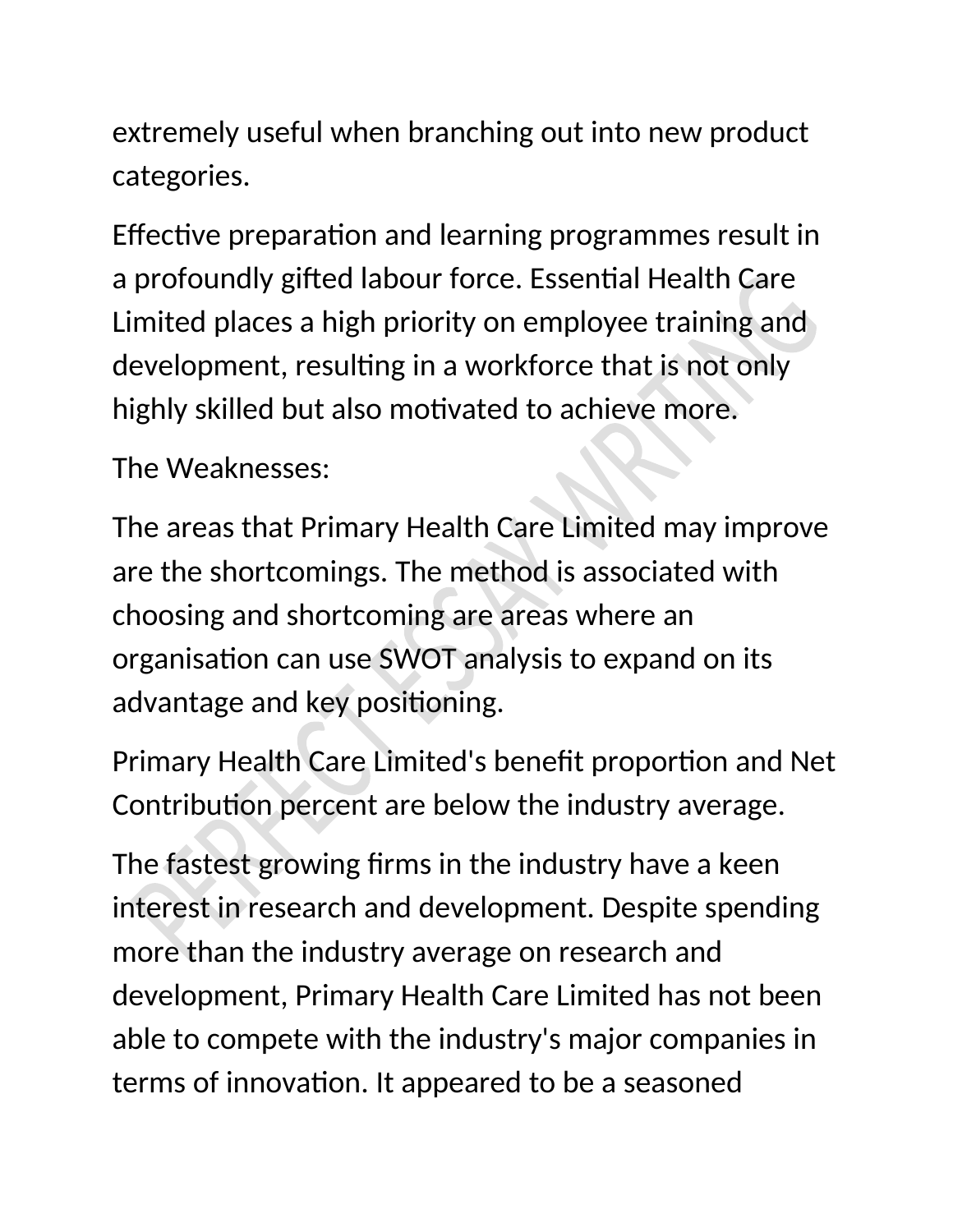corporation anticipating the release of things based on tried and true highlights on the lookout.

Not very good at combining businesses with different work cultures. As previously stated, while Primary Health Care Limited is successful at organising small enterprises, it has a weakness in blending companies with distinct work cultures.

Limited success outside of the core business - Despite the fact that Primary Health Care Limited is one of the largest companies in its field, it has struggled to expand into other product segments due to its current culture.

Financial planning isn't being done as efficiently as it should be. The organisation can use the money more effectively than it is presently, according to the ongoing resource proportion and fluid resource proportions.

A stronger interest in innovations is required. Given the scope of the expansion and the many geologies into which the company wishes to expand, Primary Health Care Limited must invest more in innovation to incorporate the cycles in any case. Currently, the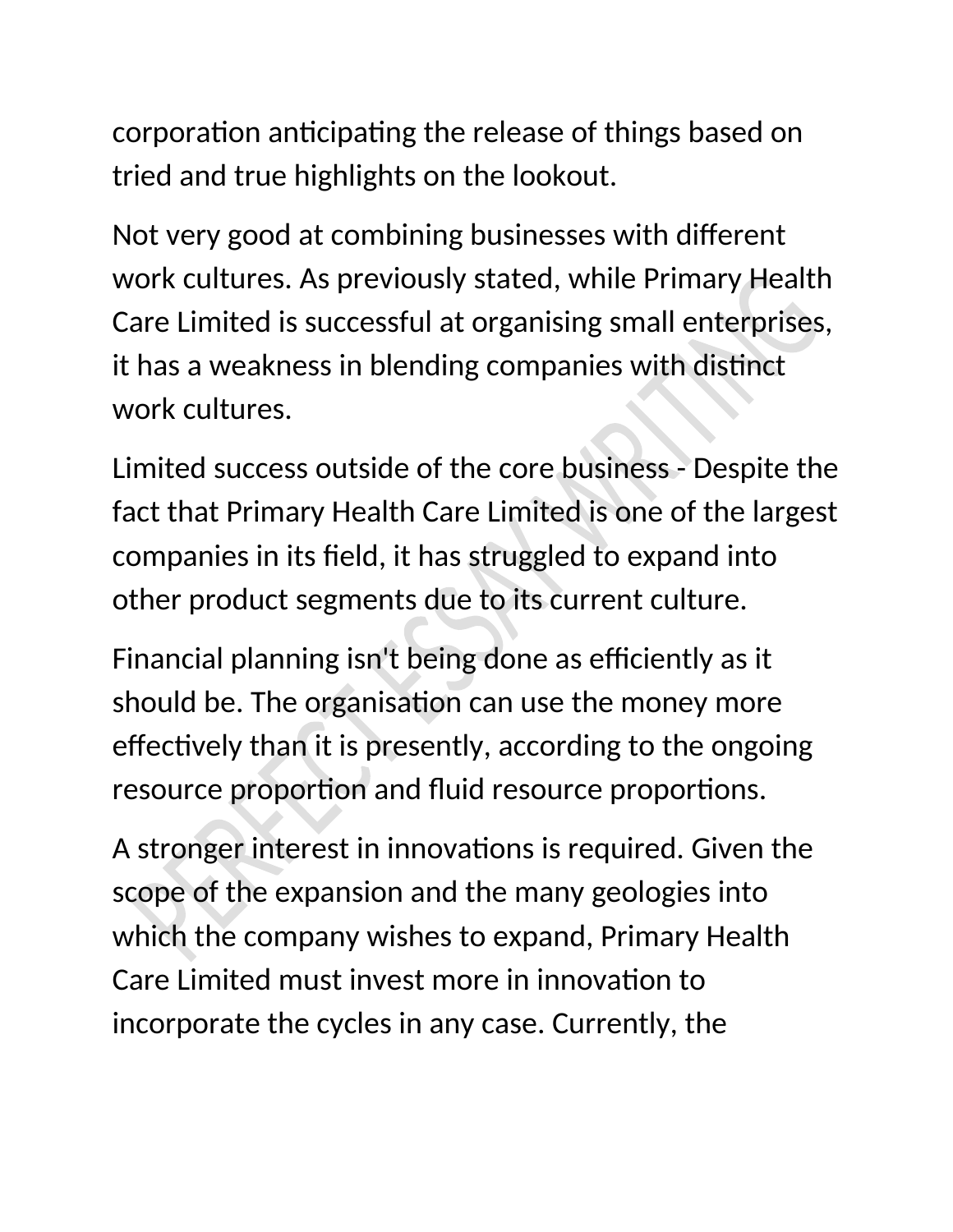organization's vision does not align with its interest in innovations.

The items' advertisements caused a lot of interest. Even if the item is a result of the deal, its location and one-ofa-kind selling advice aren't specified, which may drive competitors to launch attacks in this area.

The Opportunities:

Lower expansion rate - A low expansion rate gives the market more stability and allows Primary Health Care Limited's clients to get credit at a lower cost.

Following a period of financial slump and poor growth, Primary Health Care Limited now has the opportunity to attract new clients and grow its share of the total sector.

The new tax assessment system has the potential to change how people approach work and bring up new opportunities for established players like Primary Health Care Limited to increase their production.

The government's green effort also makes it possible for state and federal government project workers to receive Primary Health Care Limited merchandise.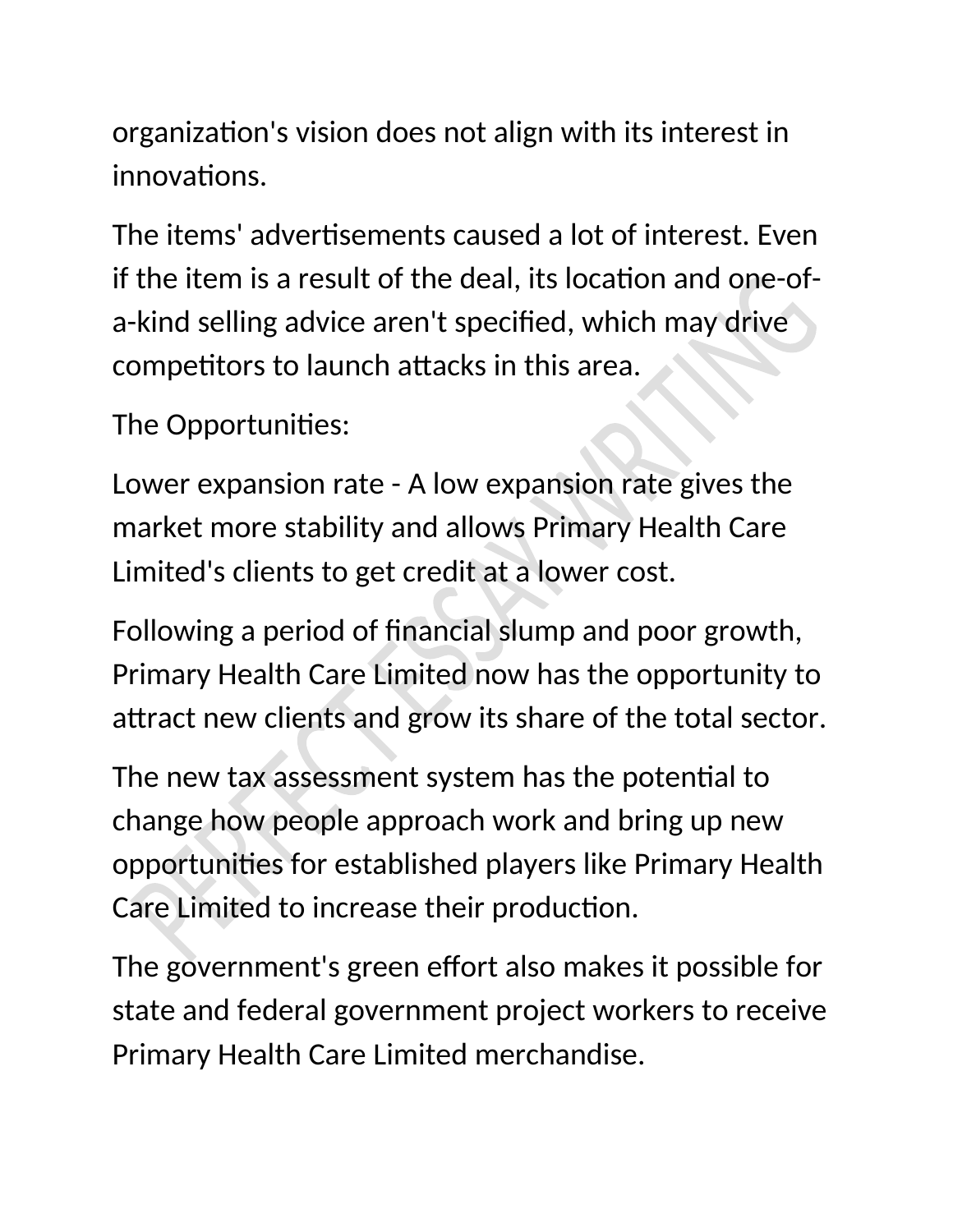Primary Health Care Limited can now practise separable valuing methods in the new market thanks to the innovation. It will enable the organisation to provide exceptional service to its loyal clientele while also attracting new clients through other well-planned ideas.

Purchaser behaviour has changed recently, which could open up a new market for Primary Health Care Limited. It provides a fantastic opportunity for the company to develop new revenue streams and expand into other product categories.

The acceptance of innovation standards and the government's international alliance has offered Primary Health Care Limited a significant opportunity to enter another emerging business sector as a result of government arrangements.

New environmental arrangements - The new open doors will create an equal playing field for all stakeholders in the industry. It provides a fantastic opportunity for Primary Health Care Limited to bring its invention home and gain a piece of the overall business in the new item class.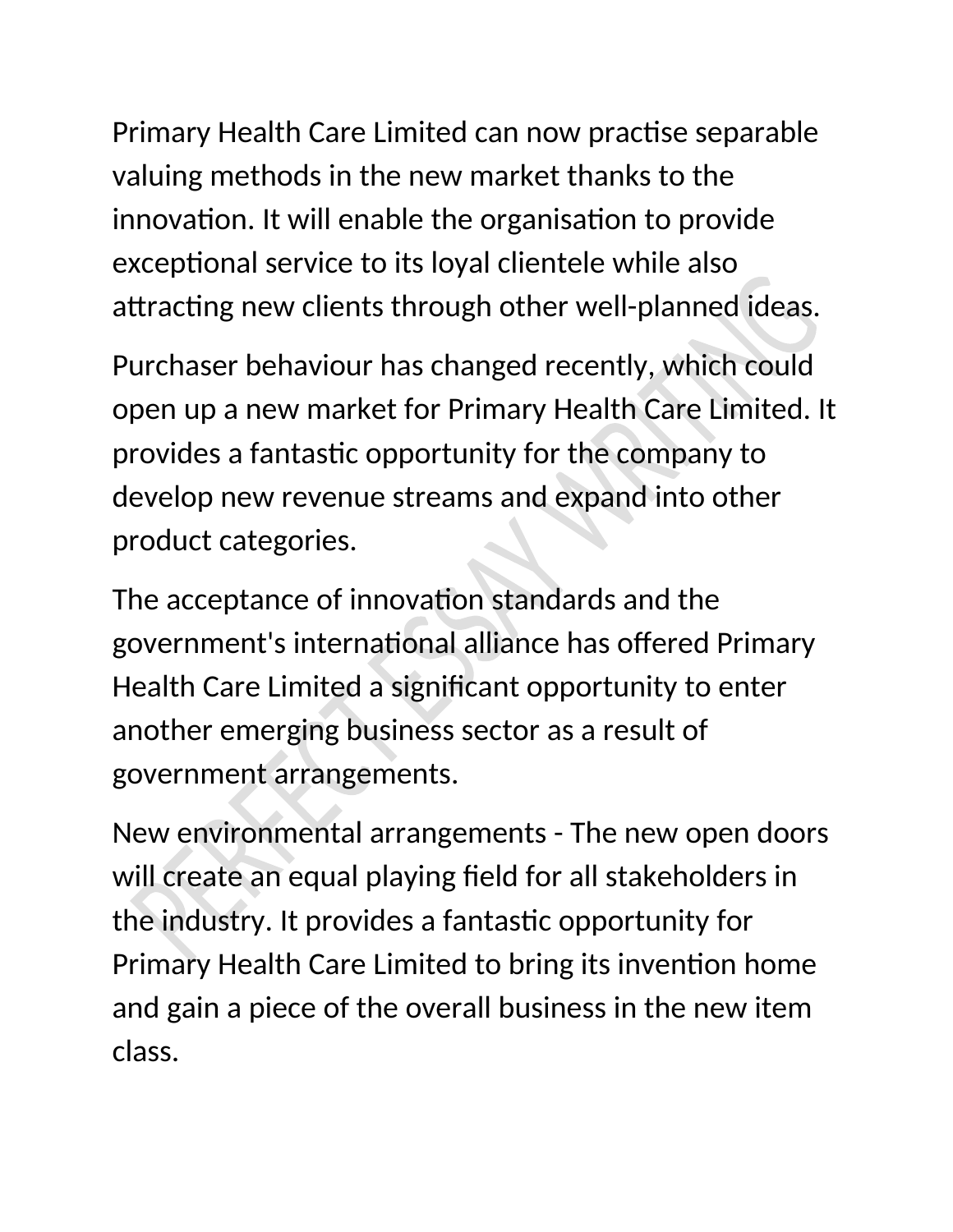## The Threats

Because the organisation operates in multiple countries, it faces cash flow fluctuations, which are exacerbated by the world's unstable political environment in several commercial sectors.

Interest in profoundly useful things is sporadic, and any unforeseen circumstance during peak season could have a short- to medium-term impact on the organization's output.

The present actual foundation-driven inventory network model may be jeopardised if customer purchase behaviour shifts to internet channels.

Rising compensation levels, particularly developments such as \$15 an hour, and rising expenses in China can cause serious conflict in Primary Health Care Limited's productivity.

The lack of a skilled labour supply in certain global markets poses a risk to Primary Health Care Limited's consistent development of benefits in those industries.

The growing natural substance may pose a threat to the productivity of Primary Health Care.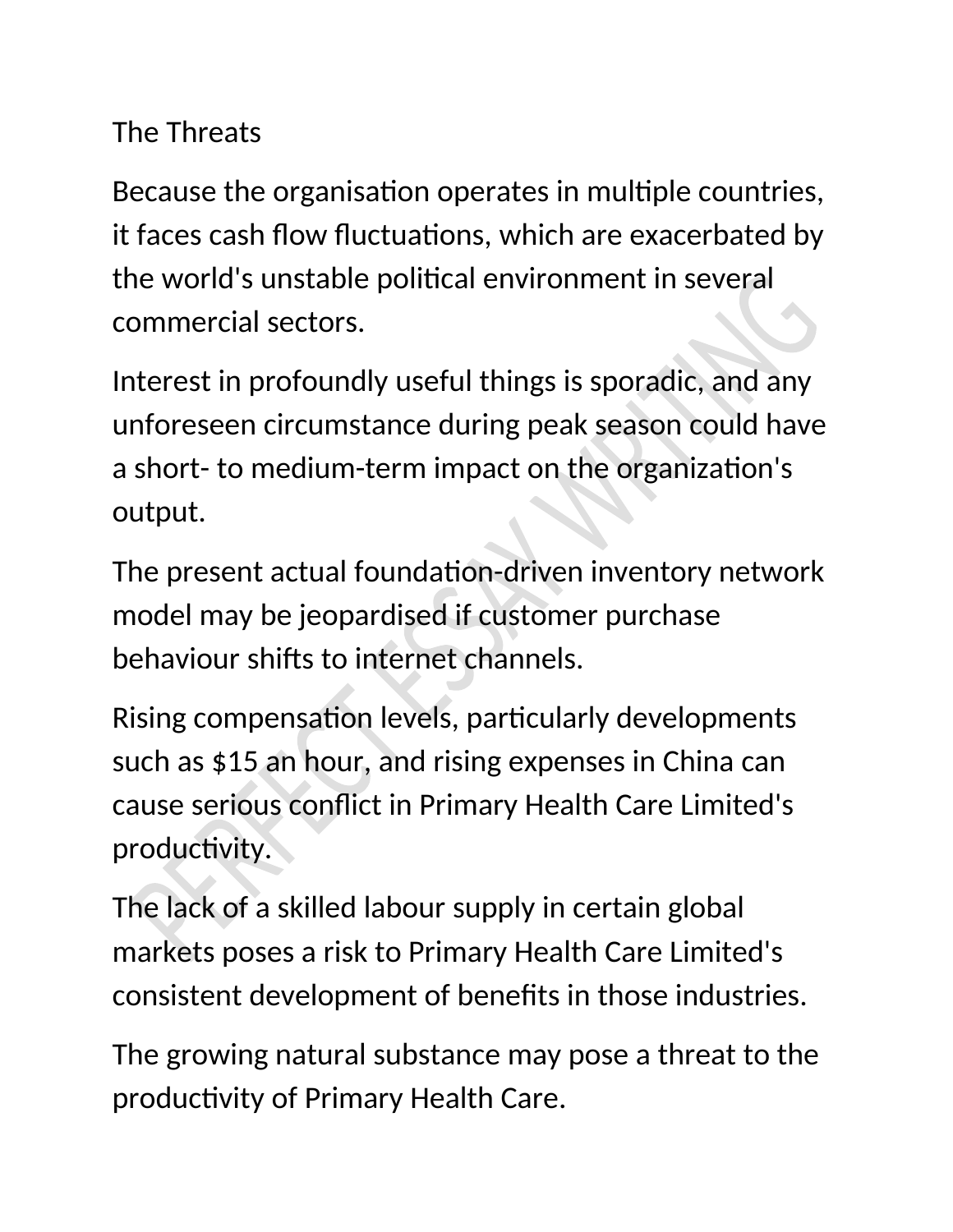The Paris Agreement's new climate criteria (2016) may pose a threat to several existing item classifications.

Impersonation of false and low-quality items is also a threat to Primary Health Care Limited's products, especially in emerging economies and low-wage markets.

Although the SWOT analysis is commonly used as a crucial planning tool, it has its limitations.

Certain capabilities or characteristics of an organisation might be both a strength and a weakness at the same time. This is one of the major limitations of a SWOT analysis. For example, changing natural guidelines can be both a risk and an opportunity for the company. It might be claimed that it will enable the organisation to compete on an even playing field or provide it an advantage over competitors if it is able to develop products faster.

SWOT doesn't tell you how to get an advantage, so it shouldn't be used as a goal in and of itself.

The grid is only the beginning of a discussion on how proposed technologies might be implemented. Given the critical intensity of Primary Health Care Limited, it